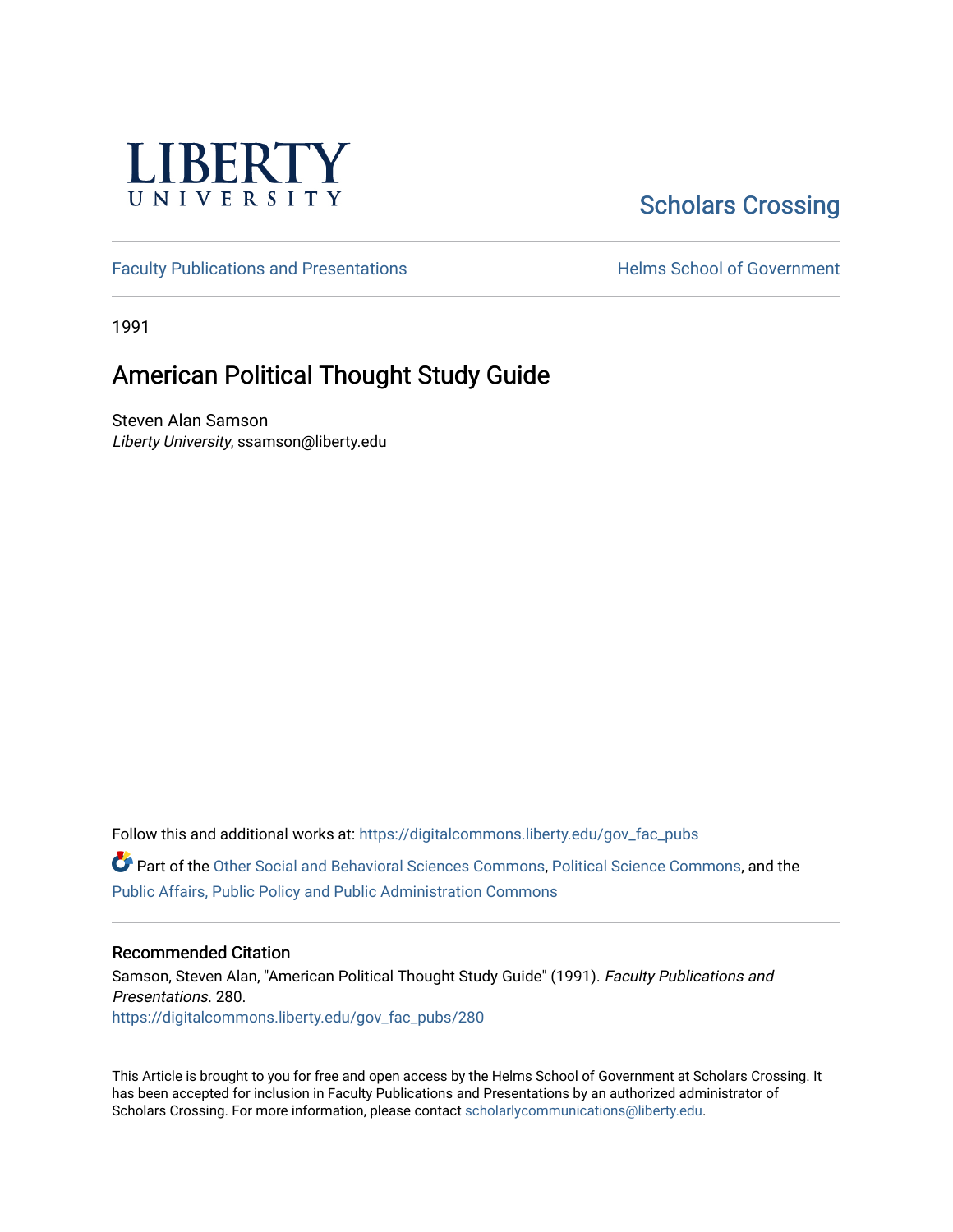#### AMERICAN POLITICAL THOUGHT: STUDY GUIDE, 1991 Steven Alan Samson

Alexis de Tocqueville, DEMOCRACY IN AMERICA

- 1. Identify some of the changes that have accompanied the rise of democracy in France since the twelfth century. How may this movement be directed? What are some of the elements that might mitigate democracy`s vices? What "strange confusion" characterizes the religion of the day? (273-79)
- 2. Why is it important to study the American experience? What role is played by voluntary associations, and what are their<br>uses? What are some of the effects of press freedom? How uses? What are some of the effects of press freedom? party politics provided a guarantee against the tyranny of the majority? (279-84)
- 3. Why do men of distinction deliberately tend to avoid a political career? Why has "the race of American statesmen . . . strangely shrunk?" (284-86)
- 4. What is the great danger of making the will of majority omnipotent? What are its visible effects in America? What are some of the accidental or providential causes that help maintain its democratic republic? (286-93)
- 5. What is the role played by Christianity in the life and<br>politics of America? What are the effects of individualism and how are its effects combatted? What would happen if government began taking the place of associations? (293-302)
- 6. Tocqueville notices that virtue is justified in a mean by the "principle of self-interest properly understood?"<br>(303-305)

John C. Calhoun, ABOLITION PETITIONS

- 1. What is Calhoun's objection to the abolition movement in the North? What will be its consequences?
- 2. What are the advantages of slave labor over the industrial system of the North?

John C. Calhoun, FORT HILL ADDRESS

1. What is the rationale for a right of interposition? Along what lines do separate interests tend to be organized? What made the plan of our general government so well adapted to this situation? Where does the danger lie? What is the "naked question?" Who should finally judge? (311-17)